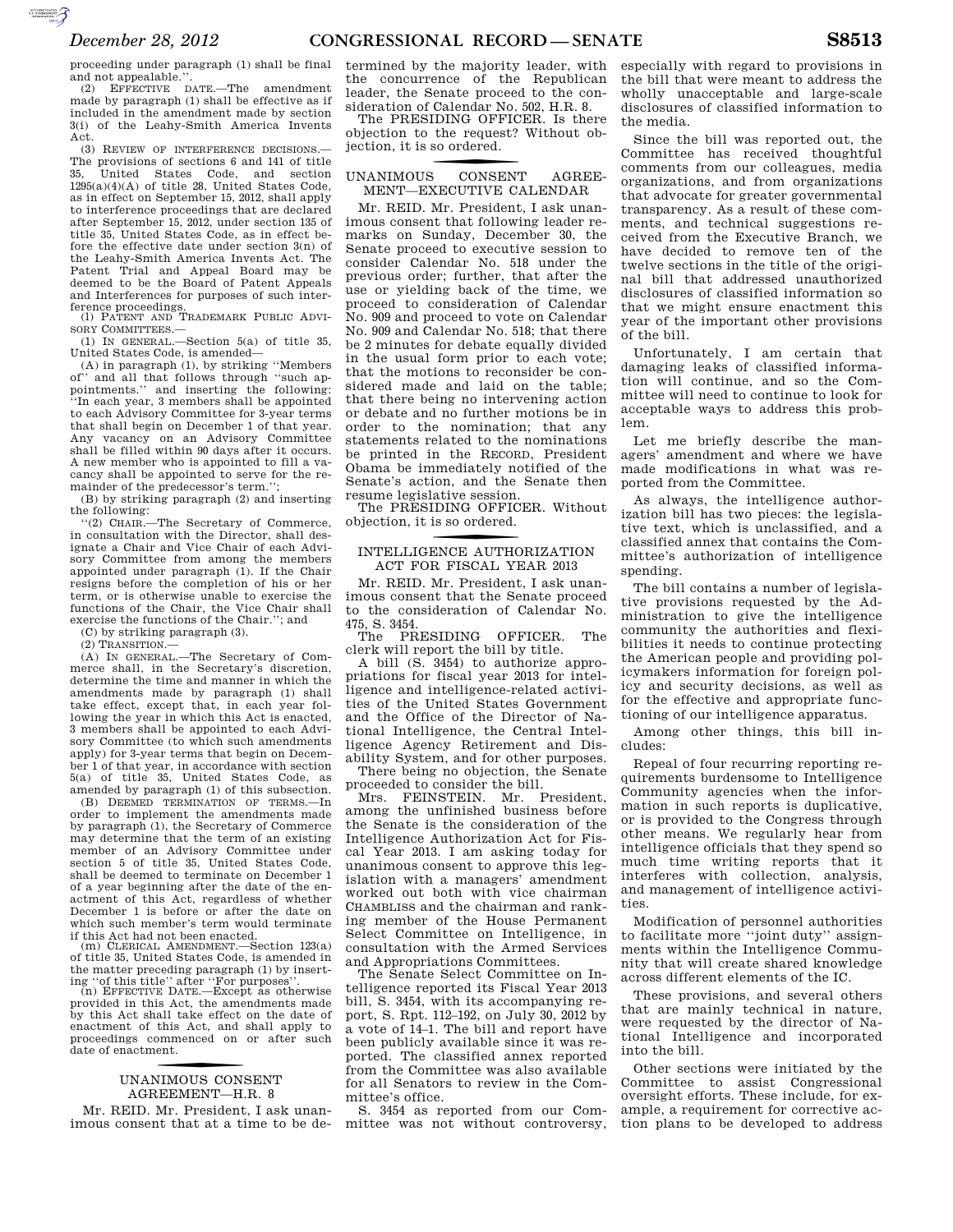the issue of improper payments made by intelligence agencies. We also require notification to the congressional intelligence committees under certain circumstances with respect to certain disclosures of national intelligence information.

As this managers' amendment represents the combined efforts of the Senate and House, we have also included three provisions from the House-passed bill which were not in the Committee's original bill. These address security clearance reciprocity, subcontractor business opportunities in the Intelligence Community, and a report on supply chain vulnerabilities.

I am attaching at the end of this statement a section-by-section analysis that describes each of the sections of this managers' amendment.

It is my hope that the provisions in this bill will continue to aid the Intelligence Community as it conducts its missions, ensure better stewardship of taxpayer dollars, and support the thousands of civilians and military employees who work throughout the Intelligence Community.

As I mentioned, this managers' amendment also includes modifications to the classified annex and the Schedule of Authorizations, modified to represent the consensus of both congressional intelligence committees. I am unable to describe in detail the Committee's classified schedule and annex, but it is available to all Senators for their review in the Committee's spaces. The Committee has sought to ensure that funding is authorized to continue and enhance important intelligence collection and analysis programs, covert actions, and counterintelligence. At the same time, we have cut funding for programs that were functioning poorly or at expenditure rates below expectations, and to shift funding from lower priorities to higher ones.

As always, the Committee has held numerous hearings and briefings on the President's spending request. As was announced in late October, intelligence spending decreased slightly in Fiscal Year 2012, and that trend will continue in Fiscal Year 2013. Our annex contains an overall funding level that is very close to the President's request, and we have attempted to find places to reduce spending that will not sacrifice any important work of the intelligence agencies.

I believe we have addressed all of the concerns that have been brought to our attention by our colleagues and the public. I thus urge passage of this managers' amendment and enactment of this important legislation before the end of the session.

I ask unanimous consent that the section by section analysis be printed in the RECORD.

There being no objection, the material was ordered to be printed in the RECORD, as follows:

#### SECTION-BY-SECTION ANALYSIS AND EXPLANATION

The following is a section-by-section analysis and explanation of the Intelligence Authorization Act for Fiscal Year 2013.

#### TITLE I—BUDGET AND PERSONNEL AUTHORIZATIONS

### *Section 101. Authorization of appropriations*

Section 101 lists the United States Government departments, agencies, and other elements for which the Act authorizes appropriations for intelligence and intelligence-related activities for Fiscal Year 2013.

*Section 102. Classified Schedule of Authorizations* 

Section 102 provides that the details of the amounts authorized to be appropriated for intelligence and intelligence-related activities and the applicable personnel levels by program for Fiscal Year 2013 are contained in the classified Schedule of Authorizations and that the classified Schedule of Authorizations shall be made available to the Committees on Appropriations of the Senate and House of Representatives and to the President.

### *Section 103. Personnel ceiling adjustments*

Section 103 is intended to provide additional flexibility to the Director of National Intelligence (DNI) in managing the civilian personnel of the Intelligence Community. Section 103(a) provides that the DNI may authorize employment of civilian personnel in Fiscal Year 2013 in excess of the number of authorized positions by an amount not exceeding 3 percent of the total limit applicable to each Intelligence Community element under Section 102. The DNI may do so only if necessary to the performance of important intelligence functions.

Section 103(b) requires the DNI to establish guidelines that would ensure a uniform and accurate method of counting certain personnel. The DNI has issued such a policy. Subsection (b) confirms in statute the obligation of the DNI to establish these guidelines.

The DNI must report the decision to allow an Intelligence Community element to exceed the personnel ceiling in advance to the congressional intelligence committees.

### *Section 104. Intelligence Community Management Account*

Section 104 authorizes appropriations for the Intelligence Community Management Account (ICMA) of the DNI and sets the authorized personnel levels for the elements within the ICMA for Fiscal Year 2013.

Subsection (a) authorizes appropriations of \$540,721,000 for Fiscal Year 2013 for the activities of the ICMA. Subsection (b) authorizes 835 positions for elements within the ICMA for Fiscal Year 2013 and provides that personnel serving in such elements may be permanent employees of the Office of the Director of National Intelligence (ODNI) or detailed from other elements of the United States Government.

Subsection (c) authorizes additional appropriations and personnel for the classified Community Management Account as specified in the classified Schedule of Authorizations and permits the funding for advanced research and development to remain available through September 30, 2014.

TITLE II—CENTRAL INTELLIGENCE AGENCY RETIREMENT AND DISABILITY SYSTEM

*Section 201. Authorization of appropriations* 

Section 201 authorizes appropriations in the amount of \$514,000,000 for Fiscal Year 2013 for the Central Intelligence Agency (CIA) Retirement and Disability Fund.

## TITLE III—GENERAL INTELLIGENCE COMMUNITY **MATTERS**

*Section 301. Restriction on conduct of intelligence activities* 

Section 301 provides that the authorization of appropriations by the Act shall not be deemed to constitute authority for the con-

duct of any intelligence activity that is not otherwise authorized by the Constitution or laws of the United States.

*Section 302. Increase in employee compensation and benefits authorized by law* 

Section 302 provides that funds authorized to be appropriated by this Act for salary, pay, retirement, and other benefits for federal employees may be increased by such additional or supplemental amounts as may be necessary for increases in compensation or benefits authorized by law.

## *Section 303. Non-reimbursable details*

Section 303 amends Section 113A of the National Security Act of 1947 (50 U.S.C. 404h–1) to increase the length of time an officer or employee of the federal government can be detailed to the staff of an element of the Intelligence Community funded through the National Intelligence Program (NIP) from two years to three. In addition, Section 303 clarifies that a non-reimbursable detail made under Section 113A shall not be considered an augmentation of the appropriations of the receiving element of the Intelligence Community.

The DNI requested that an extension of the length of service from two years to three years be made for members of the Armed Forces detailed to an element of Intelligence Community. This request was intended to align Section 113A with requirements for joint duty assignments among the military. Section 664(a) of Title 10 provides that joint duty assignments for military officers, other than general and flag officers, shall be no less than three years. Section 303 provides the flexibility of a three-year length of service to civilian employees as well as military officers.

*Section 304. Automated insider threat detection program* 

Section 304 extends by one year the milestones for establishment of an automated insider threat detection program under Section 402 of the Intelligence Authorization Act for Fiscal Year 2011 (Public Law 112–18). The administration had requested a two-year extension of the milestone for ''initial operating capability'' and a three-year extension of the milestone for "full operating capa-<br>bility." The one-vear extensions are in-The one-year extensions are intended to ensure that the Intelligence Community moves more rapidly toward establishment of this program.

*Section 305. Software licensing* 

Section 305 requires the chief information officer for an element of the Intelligence Community to conduct an inventory of software licenses held by such element, including those utilized and unutilized, by the element. This inventory is to be conducted in consultation with the Chief Information Officer of the Intelligence Community (CIO) and completed within 120 days of enactment. Not later than 180 days after enactment, the CIO shall provide the congressional intelligence committees with a copy of the reports along with any comments the CIO wishes to provide. The CIO shall transmit any portion of a report involving a component of a department of the U.S. government to the congressional committees with jurisdiction over such department simultaneously with submission of such report to the congressional intelligence committees.

*Section 306. Strategy for security clearance reciprocity* 

Section 306 requires the President to develop a strategy and process for carrying out the requirements of section 3001(d) of the Intelligence Reform and Terrorism Prevention Act of 2004, which concerns reciprocity of security clearance access determinations across agencies.